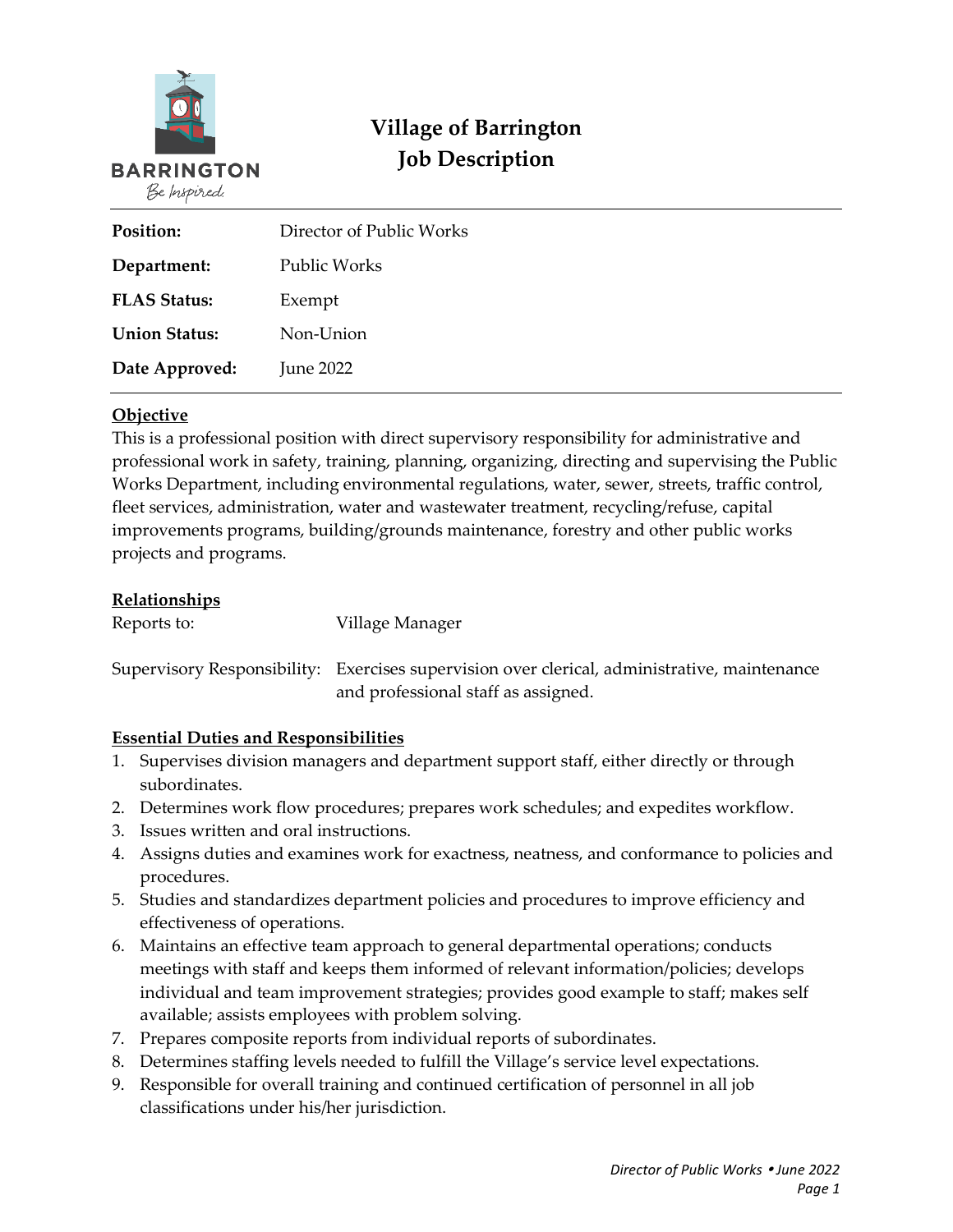- 10. Prepares an annual budget for submission to the Village and administers the expense of those funds.
- 11. Responsible for long-range planning for Public Works department; develops specific action plans for addressing new needs and programs to cope with change; evaluates ongoing activities for effectiveness.
- 12. Supervises the review of private project development plans for compliance with codes, regulations, and standards; and adequacy of applications for permits and compliance with approved plans.
- 13. Oversees the development or update of the comprehensive multi-year infrastructure program.
- 14. Determines applicable codes, regulations, and requirements for assigned projects.
- 15. Oversees the preparation of engineering plans and specifications, bidding, competency of contractors and vendors, and the selection criteria for public contracts.
- 16. Solicits and negotiates applicable professional service contracts such as engineering, architecture, planning, etc.
- 17. Oversees project management for the construction of the municipal public works projects. Oversees assigned projects to ensure contractor compliance with time and budget parameters for the project.
- 18. Oversees the maintenance of infrastructure and other records.
- 19. Acts as liaison for the Public Works Department; promotes effective and congenial public relations; responds to complaints and concerns of elected officials and residents relative to building and planning; meets with elected and appointed officials, other government officials, community and business representatives and the public on all aspects of the Department's activities.
- 20. Maintains regular contact with consulting engineers, construction project engineers, municipal, county, state and federal agencies, professional and technical groups and the general public regarding department activities and services.
- 21. Monitors inter-governmental actions affecting public works.
- 22. Maintains an effective team approach to general departmental operations; conducts meetings with staff and keeps them informed of relevant information/policies; develops individual and team improvement strategies; provides good example to staff; make self available; assists employees with problem solving.
- 23. Serves as an executive team member with the Village Manager to solve management and Village-related problems; attends department head staff meetings and Village Board meetings as requested.

# **Peripheral Duties**

- 1. Assists in the training of Village personnel in public works systems and techniques.
- 2. Attends professional development workshops and seminars to keep abreast of trends and developments in the field of municipal planning.
- 3. Serves as a member of various staff committees as assigned.
- 4. Follows all safety regulations, policies and procedures. Develops department required policies and procedures that meet Federal and State requirements. Reports all unsafe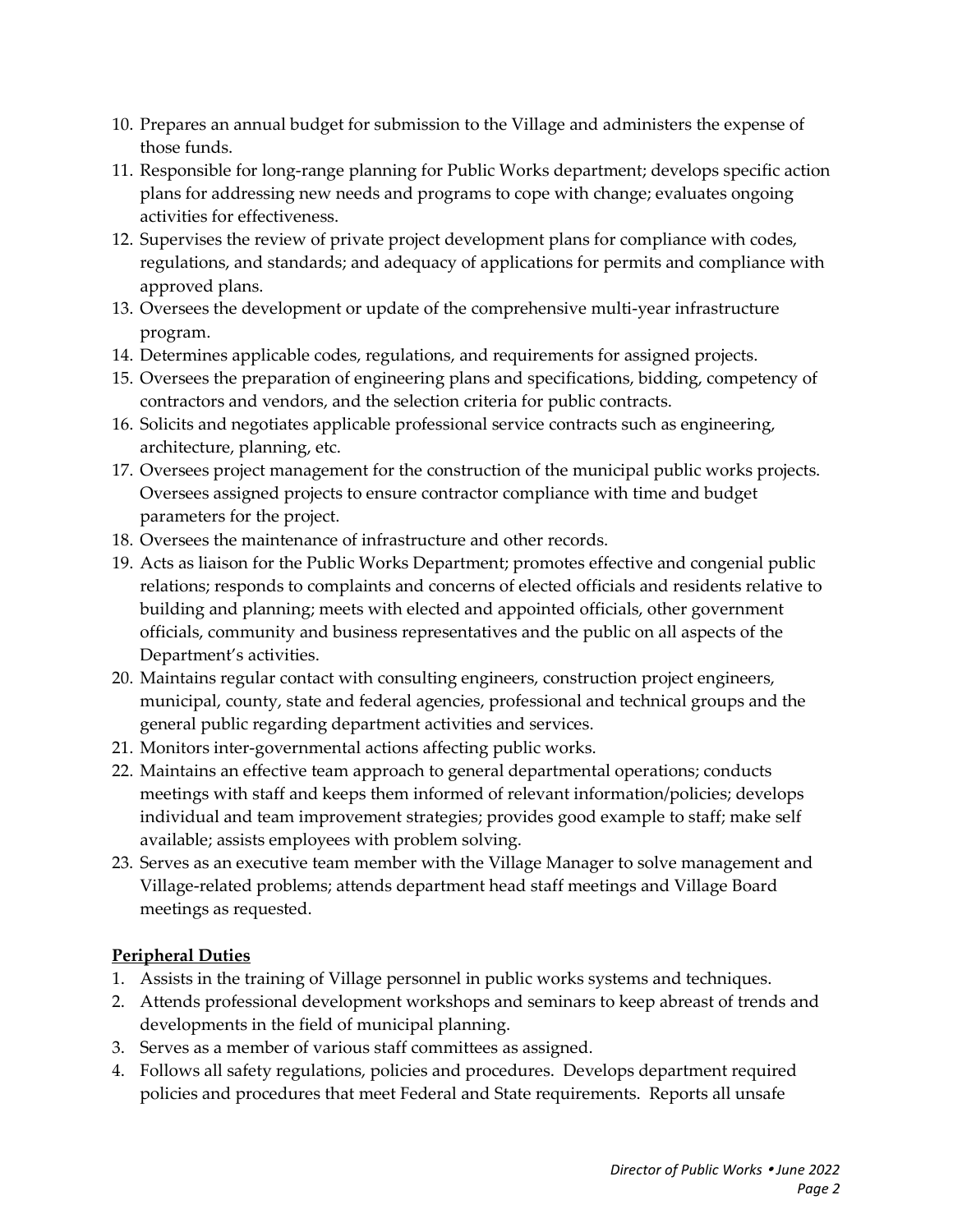conditions and acts to supervisor. Reports all accidents to the supervisor immediately whenever possible, but no later than end of the employee's work shift. Follows recognized safe work practices.

5. Performs other duties as assigned.

# **Qualifications**

#### Education and Experience

Bachelor's degree from an accredited college or university in civil engineering, public administration or a related field; three to five years of comprehensive experience in public works administrative functions, including supervisory and project management direction; knowledge of municipal practices and construction codes; or any equivalent combination of education and experience.

## Knowledge, Skills, and Abilities

- 1. Comprehensive knowledge of construction and maintenance methods, materials, and equipment as employed in Public Works activities.
- 2. Knowledge of the principles and practices of municipal public works engineering.
- 3. Comprehensive knowledge of public works administrative practices and procedures and of public works management.
- 4. Knowledge of public works project planning, development and construction.
- 5. Considerable knowledge of the principles and practices of effective supervision and management, including personnel administration and labor relations.
- 6. Ability to plan for future public works improvement and Village facilities needs.
- 7. Ability to delegate and distribute personnel, and to review the work of various operation divisions.
- 8. Ability to analyze and recommend solutions to complex engineering problems.
- 9. Ability to conduct necessary engineering research and compile comprehensive reports.
- 10. Ability to communicate effectively orally and in writing with employees, supervisors, vendors and the public; ability to establish and maintain effective working relationships.
- 11. Ability to review, develop and implement departmental programs/procedures and personnel hiring and promotional procedures, and to implement improvements.
- 12. Ability to train and supervise subordinate personnel; ability to exercise sound judgment in evaluating situations and in making decisions.
- 13. Ability to establish and maintain satisfactory working relationships with departmental and village personnel, elected officials, residents and other intergovernmental agencies.
- 14. Skill in the operation of the listed tools and equipment.
- 15. Must be able to safely operate a motor vehicle.
- 16. Ability and willingness to respond to situations twenty-four (24) hours a day, seven (7) days a week.

# **Special Requirements**

Valid Illinois Driver's License.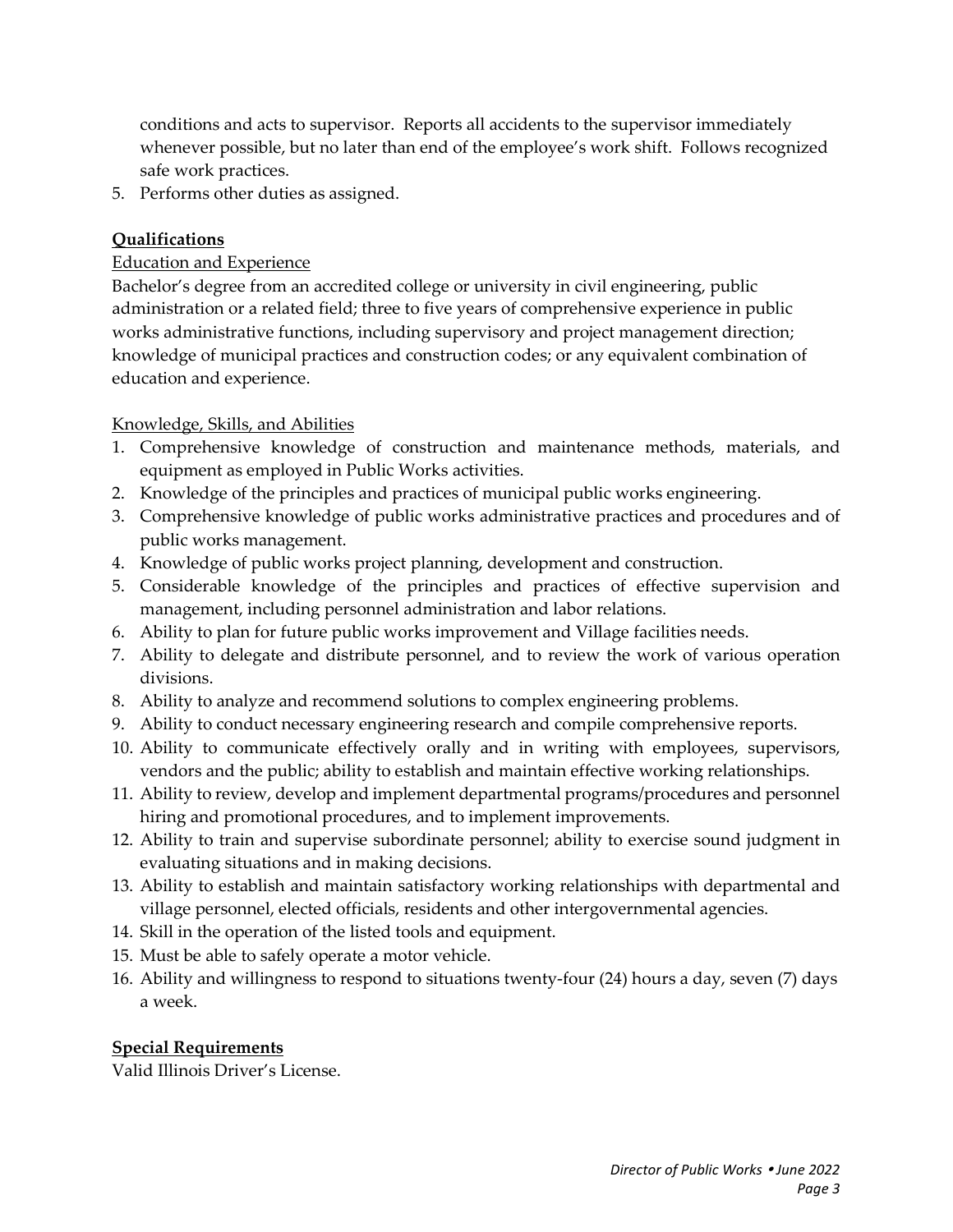#### **Tools and Equipment Used**

Tools and equipment specific to civil engineering, surveying and drafting; personal computer skills generally consistent with Microsoft Office applications as well as Google Suites applications, including word processing, spreadsheet, and database software and the Internet; specific software developed for the Public Works department; calculator; phone; copy machine; fax machine, scanner.

#### **Physical Demands**

The physical demands described here are representative of those that must be met by an employee to successfully perform the essential functions of this job. Reasonable accommodations may be made to enable individuals with disabilities to perform the essential functions.

Work is performed mostly in office settings. Some outdoor work is required in the inspection of various land use developments, construction sites, or public works facilities. Hand-eye coordination is necessary to operate computers and various pieces of office equipment.

While performing the duties of this job, the employee is frequently required to sit, talk and hear. The employee is occasionally required to stand, walk, use hands and fingers to handle, feel or operate objects, tools or controls; and reach with hands and arms. The employee is occasionally required to sit; climb or balance; stoop, kneel, crouch or crawl; talk or hear; and smell.

The employee must occasionally lift and/or move up to 25 pounds. Specific vision abilities required by this job include close vision, distance vision, color vision, peripheral vision, depth perception, and the ability to adjust focus.

#### **Attendance Requirements**

Attendance is required for a 40 hour work week, which consists of five 8-hour days. Attends some Village Board, Committee, Commission and other related meetings as needed.

#### **Work Environment**

The work environment characteristics described here are representative of those an employee encounters while performing the essential functions of this job. Reasonable accommodations may be made to enable individuals with disabilities to perform the essential functions.

The work is performed primarily in an office setting. However while performing the duties of this job, the employee occasionally works in outside weather conditions. The employee occasionally works near moving mechanical parts and in high, precarious places and is occasionally exposed to wet and/or humid conditions, fumes or airborne particles, toxic or caustic chemicals, extreme heat, extreme cold and vibration.

The noise level in the work environment is usually quiet to moderate, except during construction situations when the noise level may be loud.